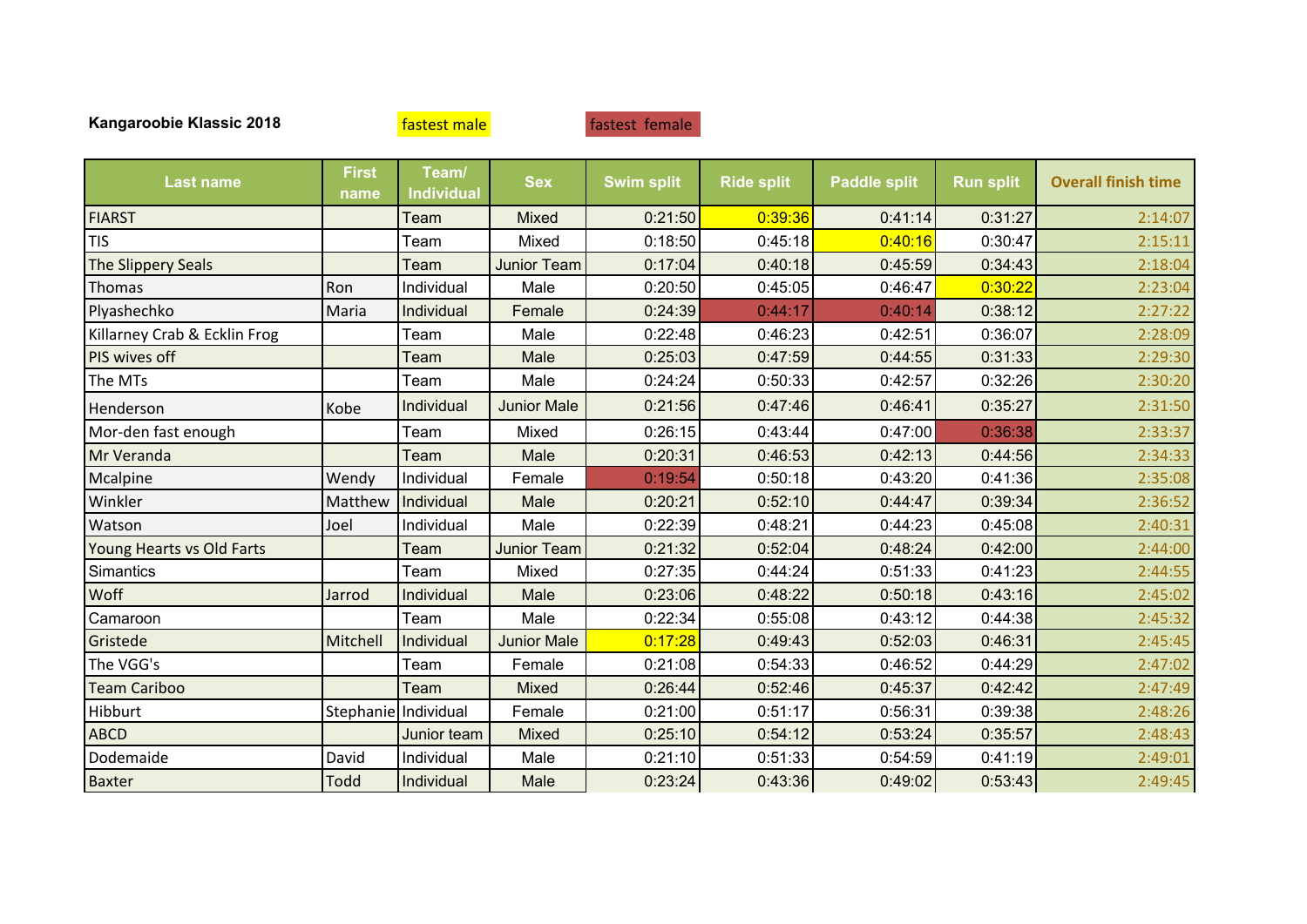| Warraboon                   |              | Team        | Mixed              | 0:23:15 | 0:53:36 | 0:48:07 | 0:45:04 | 2:50:02 |
|-----------------------------|--------------|-------------|--------------------|---------|---------|---------|---------|---------|
| <b>PIStoffs</b>             |              | Team        | <b>Mixed</b>       | 0:27:40 | 0:54:20 | 0:46:30 | 0:41:33 | 2:50:03 |
| <b>Matthews</b>             | Ben          | Individual  | Junior Male        | 0:24:26 | 0:51:17 | 0:50:50 | 0:43:51 | 2:50:24 |
| <b>Davis</b>                | Shaun        | Individual  | Male               | 0:22:30 | 1:01:02 | 0:53:28 | 0:33:53 | 2:50:53 |
| Team Brandi                 |              | Team        | Mixed              | 0:22:58 | 0:58:37 | 0:45:12 | 0:46:02 | 2:52:49 |
| Mock                        | Tom          | Individual  | Male               | 0:25:01 | 0:46:15 | 1:03:56 | 0:38:17 | 2:53:29 |
| Champness                   | David        | Individual  | Male               | 0:23:50 | 0:53:45 | 0:46:15 | 0:50:57 | 2:54:47 |
| <b>Veggie Haggis</b>        |              | Team        | <b>Mixed</b>       | 0:21:09 | 0:54:39 | 0:57:28 | 0:42:20 | 2:55:36 |
| Janita                      |              | Team        | Female             | 0:24:03 | 1:00:15 | 0:50:38 | 0:41:12 | 2:56:08 |
| McDonald                    | Cameron      | Individual  | Male               | 0:24:49 | 0:46:05 | 1:03:46 | 0:42:03 | 2:56:43 |
| Thank God for Conrad        |              | Team        | Mixed              | 0:24:51 | 1:01:44 | 0:52:52 | 0:39:30 | 2:58:57 |
| Jones                       | Tiffany      | Individual  | Female             | 0:26:01 | 0:58:41 | 0:50:12 | 0:45:26 | 3:00:20 |
| Guest groovers              |              | Team        | Mixed              | 0:19:34 | 0:54:01 | 0:53:14 | 0:53:39 | 3:00:28 |
| <b>Clements</b>             | Michael      | Individual  | Male               | 0:25:08 | 0:58:45 | 0:52:43 | 0:45:13 | 3:01:49 |
| Awesome foursome            |              | Team        | Junior Team        | 0:23:09 | 0:55:45 | 1:05:23 | 0:37:45 | 3:02:02 |
| <b>Prisoners of Society</b> |              | Team        | <b>Junior Team</b> | 0:26:01 | 0:52:52 | 0:55:21 | 0:48:34 | 3:02:48 |
| Basecamp                    |              | Team        | Mixed              | 0:21:07 | 0:54:39 | 1:01:20 | 0:45:48 | 3:02:54 |
| Mahwhead                    |              | Team        | Male               | 0:23:27 | 0:55:06 | 1:02:26 | 0:42:28 | 3:03:27 |
| Short and sweet             |              | Team        | Female             | 0:24:16 | 1:08:55 | 0:44:10 | 0:46:17 | 3:03:38 |
| Elsum                       | Jack         | Individual  | Male               | 0:24:33 | 0:55:07 | 0:54:24 | 0:50:16 | 3:04:20 |
| The Bald Eagles             |              | Team        | Male               | 0:27:40 | 1:00:13 | 0:50:15 | 0:46:46 | 3:04:54 |
| <b>Clements</b>             | Nicole       | Individual  | Female             | 0:24:54 | 1:01:16 | 0:42:08 | 0:56:45 | 3:05:03 |
| <b>Fresh Princes</b>        |              | Junior team | Mixed              | 0:21:49 | 1:11:19 | 0:57:25 | 0:36:35 | 3:07:08 |
| Dougherty                   | <b>Bryce</b> | Individual  | Male               | 0:22:09 | 1:02:27 | 0:51:01 | 0:52:59 | 3:08:36 |
| <b>Butler</b>               | Cameron      | Individual  | Male               | 0:24:31 | 0:53:09 | 1:02:10 | 0:49:05 | 3:08:55 |
| Maneater                    |              | Team        | <b>Mixed</b>       | 0:26:13 | 0:54:34 | 0:56:04 | 0:52:48 | 3:09:39 |
| Gavin                       | Mark         | Individual  | Male               | 0:23:20 | 1:01:02 | 0:57:02 | 0:50:45 | 3:12:09 |
| The Fast Five               |              | Team        | <b>Junior Team</b> | 0:25:38 | 1:10:08 | 0:56:58 | 0:39:57 | 3:12:41 |
| <b>Animal Annoyers</b>      |              | Team        | Mixed              | 0:26:40 | 0:46:25 | 1:14:15 | 0:47:16 | 3:14:36 |
| <b>The Dickos</b>           |              | Team        | <b>Mixed</b>       | 0:28:08 | 0:56:32 | 0:58:20 | 0:51:48 | 3:14:48 |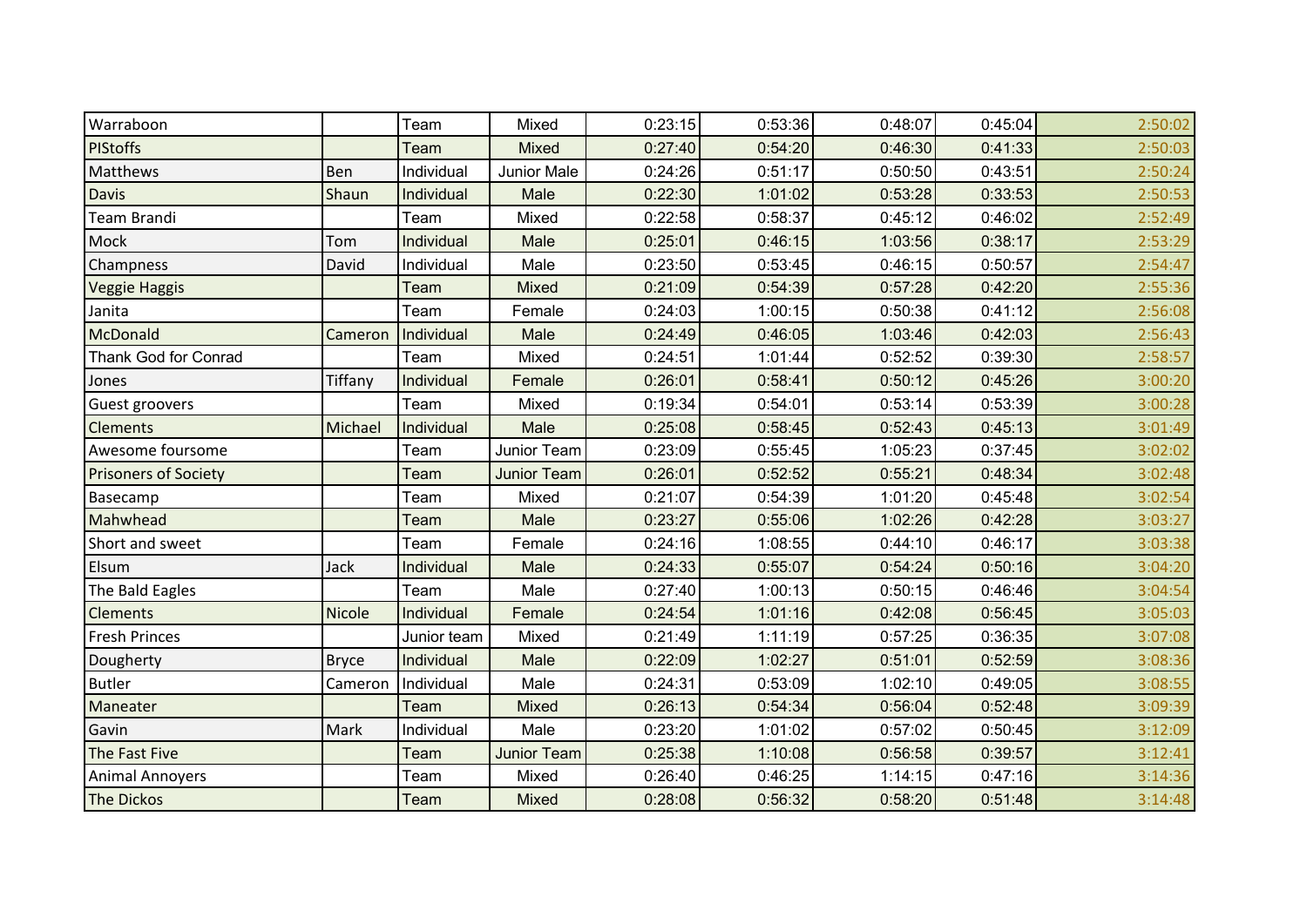| Lady Legends                  |          | Team       | Female | 0:22:28 | 1:08:25 | 1:04:05 | 0:41:04 | 3:16:02 |
|-------------------------------|----------|------------|--------|---------|---------|---------|---------|---------|
| <b>Platicypate Particypus</b> |          | Team       | Mixed  | 0:20:56 | 1:05:36 | 0:58:22 | 0:55:27 | 3:20:21 |
| Zavalas                       | Richard  | Individual | Male   | 0:22:31 | 1:13:38 | 0:52:47 | 0:51:28 | 3:20:24 |
| Rau                           | Jonathon | Individual | Male   | 0:28:48 | 1:04:25 | 0:59:36 | 0:49:42 | 3:22:31 |
| The Wander Women              |          | Team       | Female | 0:24:42 | 1:01:17 | 1:00:48 | 0:56:24 | 3:23:11 |
| Rau                           | Frances  | Individual | Female | 0:21:49 | 1:11:29 | 1:01:39 | 0:49:15 | 3:24:12 |
| The frollicking fawesome      |          | Team       | Female | 0:27:46 | 1:05:03 | 0:55:59 | 1:02:04 | 3:30:52 |
| <b>Archie's Heroes</b>        |          | Team       |        | 0:22:28 | 1:25:52 | 0:47:26 | 0:56:11 | 3:31:57 |
| <b>Beddids</b>                |          | Team       | Mixed  | 0:23:12 | 1:26:53 | 0:59:39 | 0:52:46 | 3:42:30 |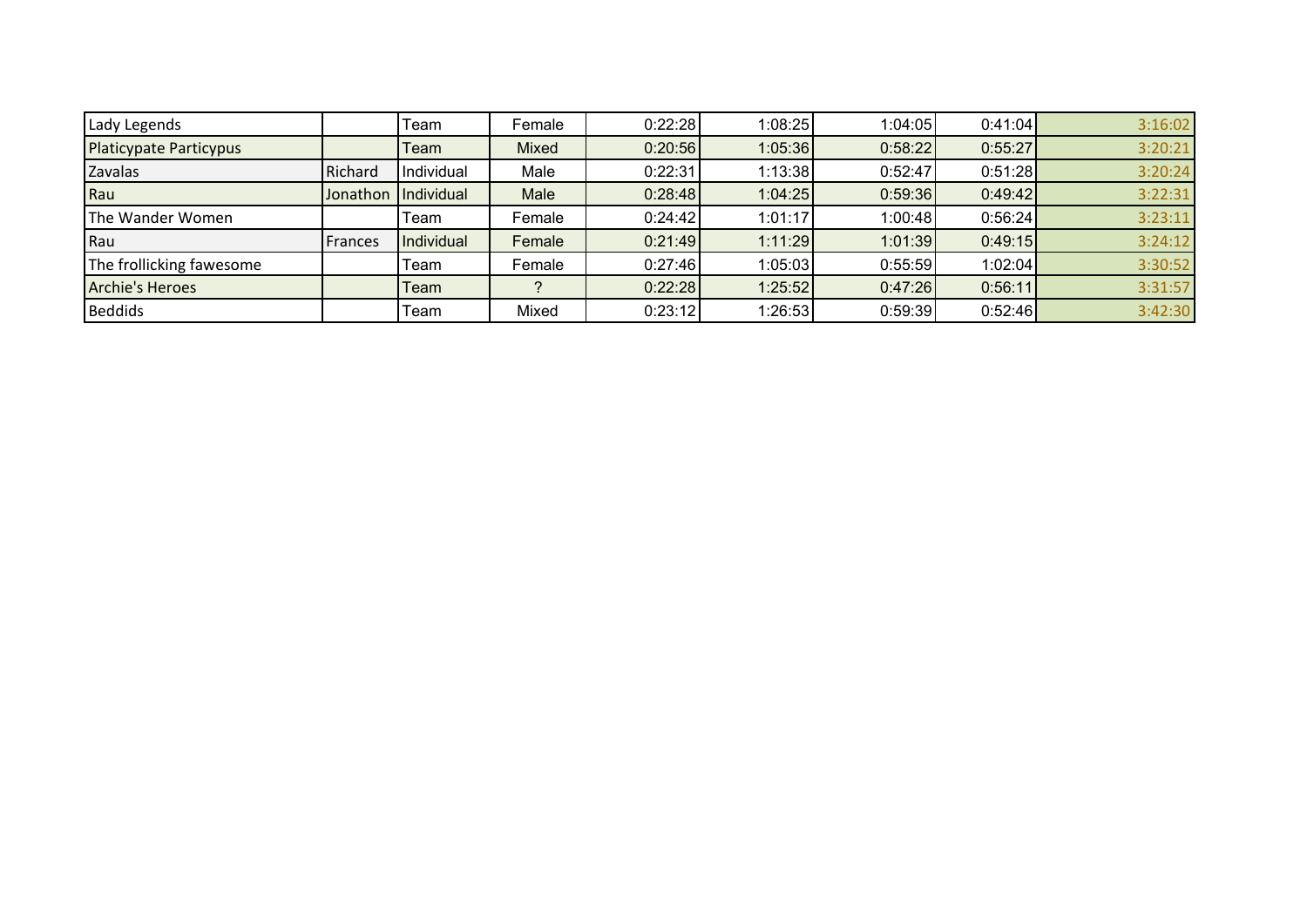Kangaroobie Klassic 2017

## Gellibrand Eel 2018

| <b>First name</b>     | <b>Last Name</b>      | Bib no.          | <b>Time finished</b> | finish order   |
|-----------------------|-----------------------|------------------|----------------------|----------------|
| Will                  | Macdonald             |                  | 28:23:00             | 1              |
| Chris                 | <b>Bowker</b>         |                  | 29:17:00             | $\overline{2}$ |
| Eben                  | White                 |                  | 29:35:00             | 3              |
| Zac                   | Ellemor               |                  | 30:07:00             | 4              |
| Oscar                 | Johnson               |                  | 30:57:00             | 5              |
| Harvey                | Macdonald             |                  | 31:09:00             | 6              |
| Callum                | <b>Nevill</b>         |                  | 31:16:00             | $\overline{7}$ |
| Khy                   | Slavinskis            |                  | 31:30:00             | 8              |
| Taj                   | Quarrell              |                  | 31:39:00             | 9              |
| Tahlia Berry          | Akisha Cuthell        | Olivia Whiting   | 31:56:00             | 10             |
| <b>Nathan Ellemor</b> | <b>Innes Quarrell</b> |                  | 33:51:00             | 11             |
| Sam                   | Guest                 |                  | 34:16:00             | 12             |
| Harry                 | Hutton                |                  | 34:37:00             | 13             |
| Angus                 | Borschmann            |                  | 34:40:00             | 14             |
| <b>Jack</b>           | <b>Matthews</b>       |                  | 35:25:00             | 15             |
| Henry                 | Macdonald             |                  | 35:37:00             | 16             |
| Daniel                | Ryan                  |                  | 35:40:00             | 17             |
| <b>Charlie Bowker</b> | <b>Caius Cuthell</b>  |                  | 35:50:00             | 18             |
| Georgia               | <b>Borschmann</b>     |                  | 36:21:00             | 19             |
| Aston                 | Smith                 |                  | 36:40:00             | 20             |
| Fraser                | Macdonald             |                  | 37:01:00             | 21             |
| Xavier                | Guest                 |                  | 38:02:00             | 22             |
| Emma                  | <b>Borschmann</b>     |                  | 38:18:00             | 23             |
| Robbie                | Morden                |                  | 38:50:00             | 24             |
| <b>Kate Partridge</b> | <b>Molly Jones</b>    | <b>Ruby Ward</b> | 40:56:00             | 25             |
| Finn                  | <b>Baxter</b>         |                  | 42:53:00             | 26             |
|                       |                       |                  |                      |                |
|                       |                       |                  |                      |                |
|                       |                       |                  |                      |                |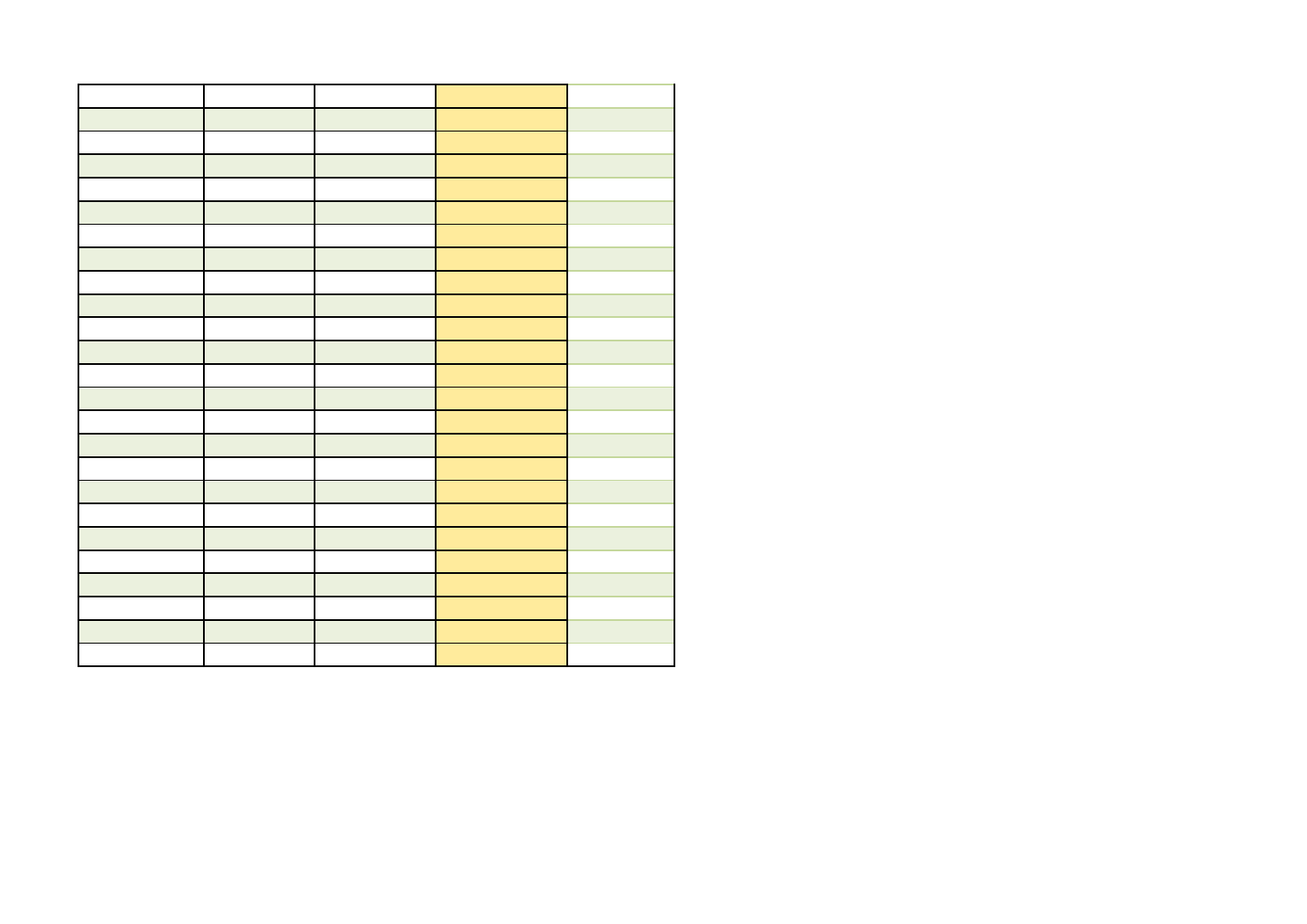| Kangaroobie Klassic 2018 |                  |         |                          |
|--------------------------|------------------|---------|--------------------------|
| Kids fun run             |                  |         |                          |
| <b>First name</b>        | <b>Last Name</b> | Bib no. | <b>Time finished run</b> |
| Hutton                   | Campbell         |         |                          |
| Johnson                  | Lewis            |         |                          |
|                          |                  |         |                          |
|                          |                  |         |                          |
|                          |                  |         |                          |
|                          |                  |         |                          |
|                          |                  |         |                          |
|                          |                  |         |                          |
|                          |                  |         |                          |
|                          |                  |         |                          |
|                          |                  |         |                          |
|                          |                  |         |                          |
|                          |                  |         |                          |
|                          |                  |         |                          |
|                          |                  |         |                          |
|                          |                  |         |                          |
|                          |                  |         |                          |
|                          |                  |         |                          |
|                          |                  |         |                          |
|                          |                  |         |                          |
|                          |                  |         |                          |
|                          |                  |         |                          |
|                          |                  |         |                          |
|                          |                  |         |                          |
|                          |                  |         |                          |
|                          |                  |         |                          |
|                          |                  |         |                          |